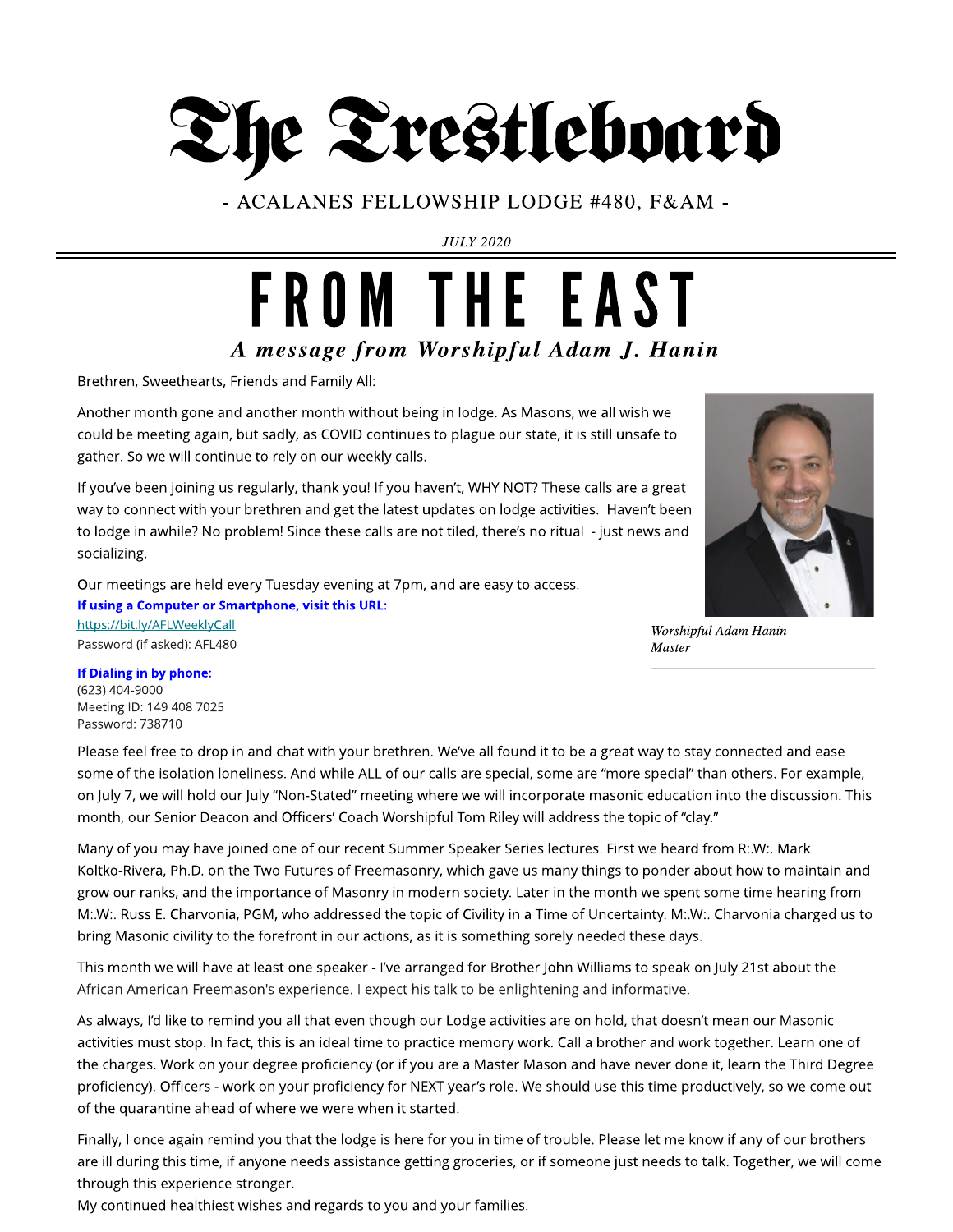# FROM THE WEST

Brethren, it is with great pleasure that I announce the decision of the 2020 Hiram Award Committee. As you all know, the Hiram Award is the highest honor that a lodge of Masons can bestow upon a brother, other than electing him Master of the Lodge. It is an award intended to recognize that brother who, without concern for personal gain or honors, gives of himself in a manner exemplary to all in our fraternity, for the betterment of his Lodge. Such an award is not necessarily to be given every single year, but rather only as merited. Each year our Hiram Award Committee, which is composed primarily of past recipients of that prestigious award, meets to determine who, if anyone, may be worthy of this great honor.

Acalanes Fellowship is blessed with a strong complement of brethren who have made great contributions to our lodge over the years, and several names were considered and discussed. Quickly, however, our committee came to a unanimous decision: Brother Garth Korwin will be our honoree for 2020.



**Senior WardenBobStrohmeyer, PM**

Brother Korwin is a truly worthy Mason, and the embodiment of a Hiram Award honoree. For years, Garth has labored in near anonymity on behalf of our lodge,

and particularly on behalf of our Hall Association. He has worked untold hours to improve the condition of our lodge, both structurally and electrically. He regularly attends our dinners and events, and makes no effort to seek acknowledgment for his great contributions. In fact, when he learned of his selection for this honor, he protested the decision. It is nevertheless true that Brother Garth is our deserving honoree this year, and we look forward to honoring him with this award.

We have tentatively set a date of Saturday, September 19, at 5pm, for Garth's Hiram Award ceremony and dinner. It is our hope that by this time we may safely meet in lodge for the event. If, however, it is not possible to meet in lodge by September, we will select a new date and time for the event.

Please join me in congratulating Brother Korwin on his selection.

**? Bob Strohmeyer, PM**

**Senior Warden**

**rstrohmeyer@acalanesfellowship.com**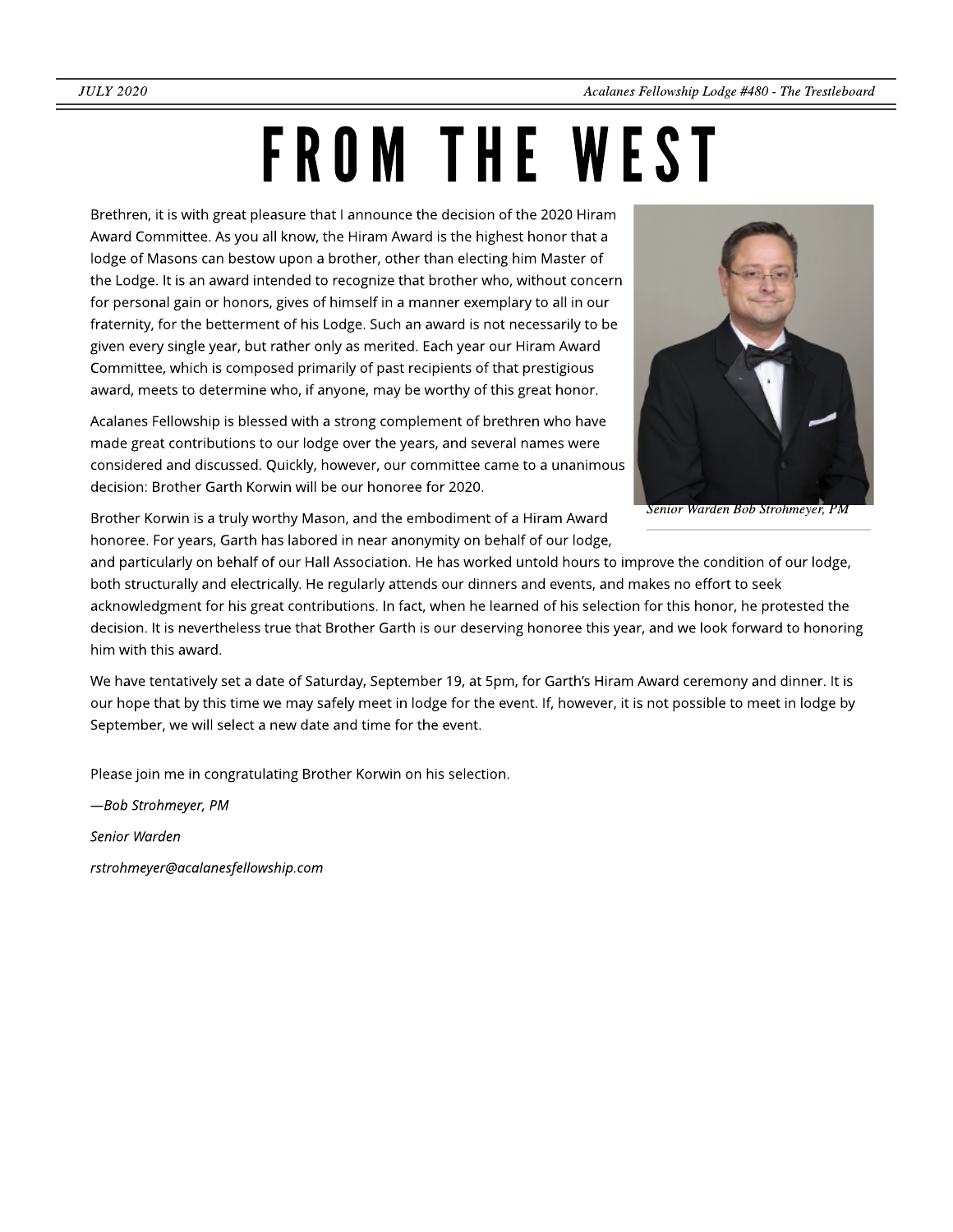## JULY BIRTHDAYS

Russell Chapman - July 2

Christopher Urani - July 2

John Minagro - July 3

Scott Carter - July 7

Charles Tolerton, PM - July 8

Michael Kenny - July 13

Thomas Thompson - July 13 Walter Moser - July 14

Richard Young - July 21

Paul Crawford - July 26

William Haynes - July 31

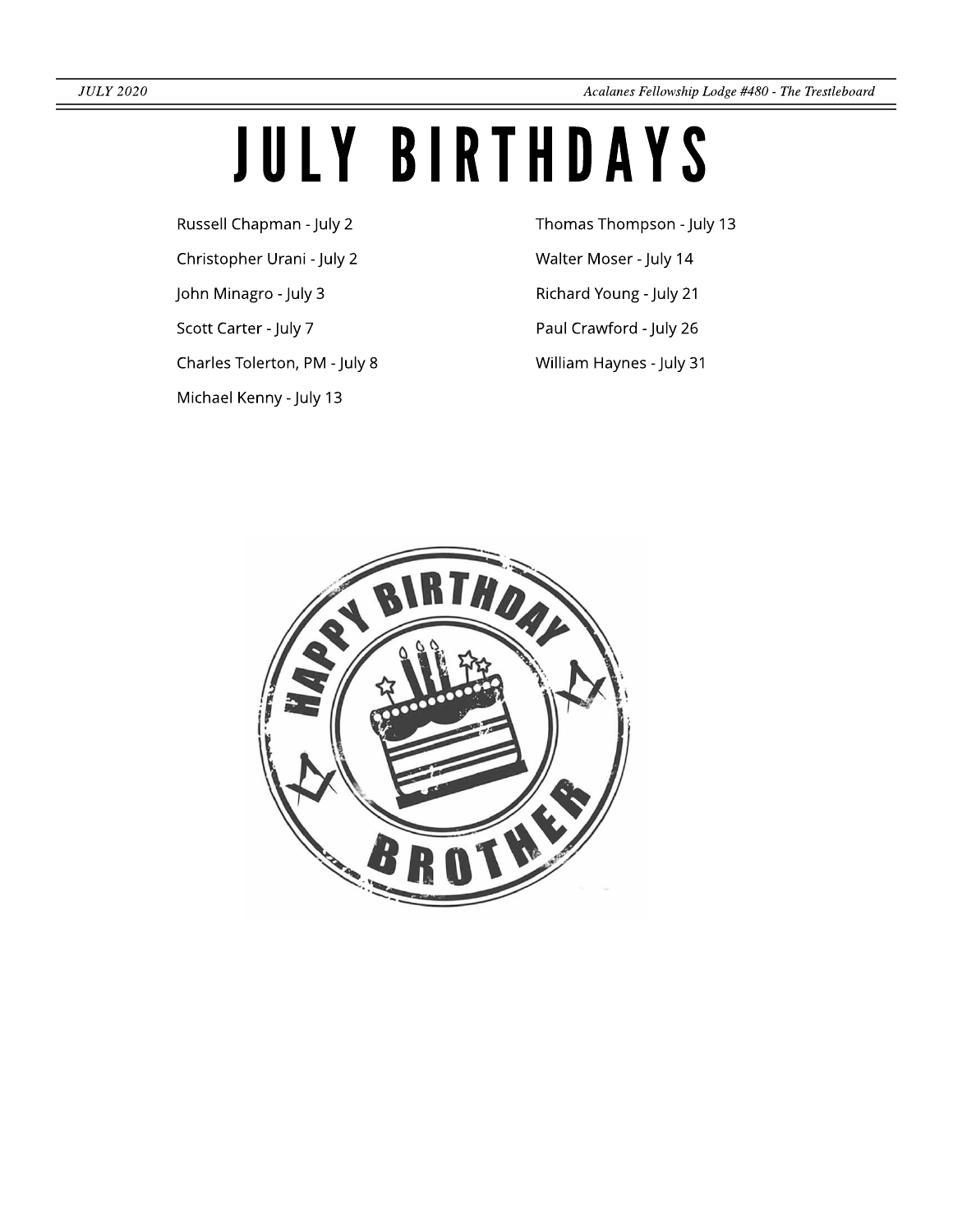## MASONS4 MITTS

In baseball, the slide is a key—and exciting—part of the game. But when it comes to childhood education, stopping the slide is a home run.

This year, our Masons4Mitts captains, teams, and lodges are focused on minimizing the effects of a "COVID slide," an accelerated version of what's normally referred to as the "summer slide." Research shows that for many students, academic achievement slows or even declines over the summer months. With the pandemic disrupting schools and all aspects of students' lives, kids need our help now more than ever before.

That's why this season, Masons4Mitts is proud to introduce the Super Summer Book Bag: A one-stop goodie bag filled with expertly vetted and age-appropriate reading and math material, compiled by the literacy experts at the national nonprofit Raising A Reader. Our Major League Baseball partners will distribute the bags to kids throughout



the state—all in addition to the classic leather baseball mitts that have defined Masons4Mitts for more than a decade.

If you have given in the past, please consider repeating and increasing that donation. And if you have never contributed to this important cause before, this is a great time to start!

To help create an amazing summer experience for underprivileged kids across the state, visit our site here: https://bit.ly/Masons4Mitts, and click the box under the words "Give a Mitt." This will take you to a donation page, pre-filled to ensure our East Bay Aces team gets the "credit" for your donation.

Using this online site is HIGHLY preferred for ease of processing and accounting of donations. But if you need to contribute via check , please make your check out to Masons4Mitts and put "East Bay Aces" in the memo line. This is important because it is the only clear way that Grand Lodge will know that the check should be coming to our team!

Please mail your donations directly to:

Masons4Mitts

1111 California Street

San Francisco CA 94108

Whether you donate online or by mail, if your company has a donation matching program, this should qualify (depending on your company?s program, limits, etc). If your company needs it, the CA Masonic Foundation?s Tax ID Number is 23-7013074.

No matter how you choose to, PLEASE DONATE! This year the East Bay Aces want to crush our competition, and show that the East Bay has the biggest hearts of any Masons in California. I know we do - this is how we prove it!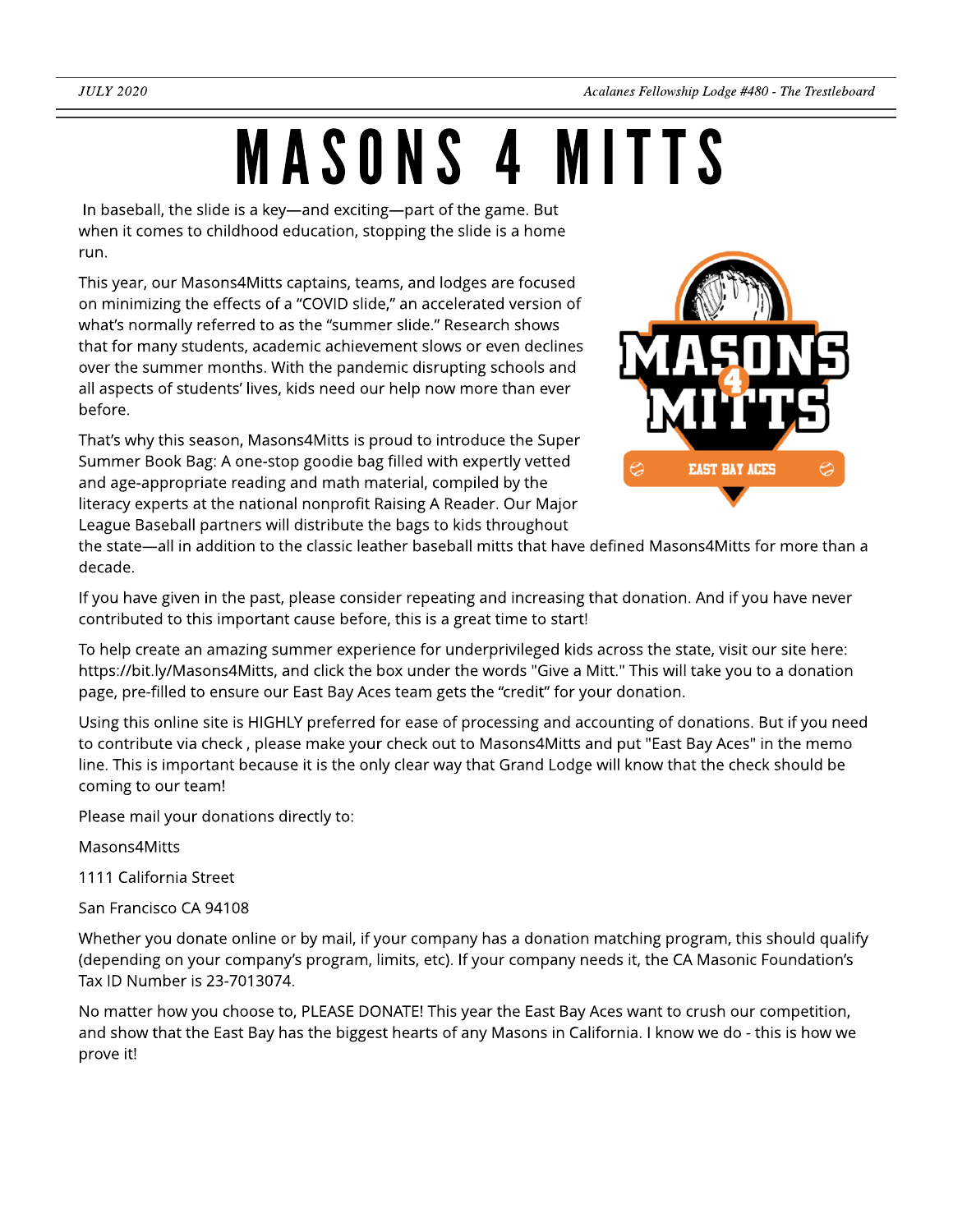## SUMMER SPEAKER SERIES

Many of you are aware that for the past several weeks, the lodge has hosted Tuesday Night community calls to connect and check in with each other. These calls have been a wonderful opportunity to keep our fraternal bonds strong, and will continue until we can return safely to our beloved lodge.

We continue our Summer Speaker Series in July, with another noted speaker on Masonic issues.

### Tuesday, July 21

#### 7:00 pm What One Prince Hall Mason Wants in the Era of George Floyd Brother John Bennett Williams

Synopsis: Brother Williams will speak about the racial events in his life that have informed his life philosophy. Ultimately, attendees will get to know one Prince Hall Master Mason well (Br. Williams) and understand how his attitudes about racism in America came about. Attendees will learn that Prince Hall masons and black men in America want what mainstream masons and White Americans want, and why it is so difficult to achieve.

#### Register here

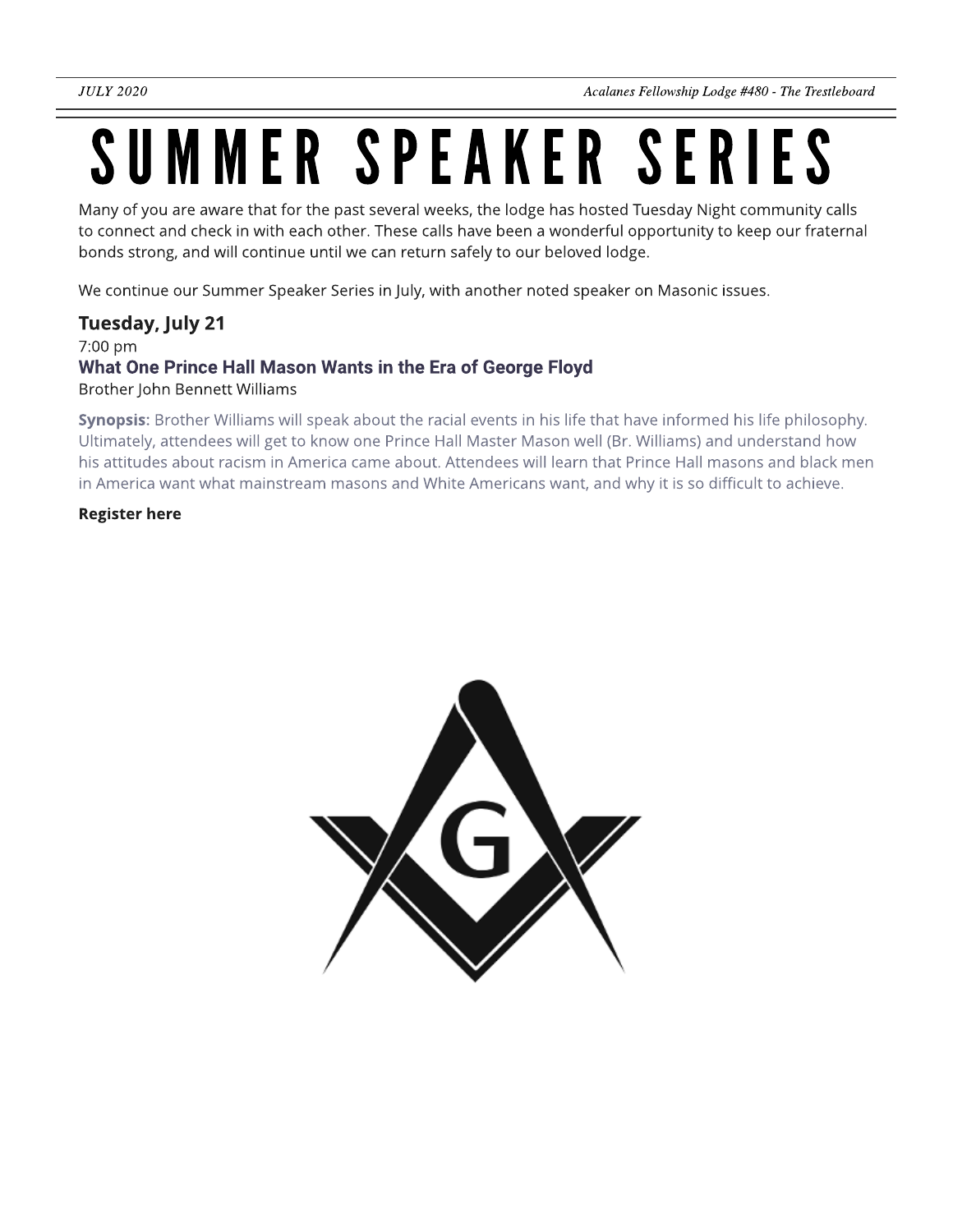# LODGECONTACTS

### **Main Phone Number: 925-284-7815**

| Role                                                                | Contact               | <b>Email</b>                           | Phone               |
|---------------------------------------------------------------------|-----------------------|----------------------------------------|---------------------|
| Master                                                              | Adam Hanin            | master@acalanesfellowship.com          | 925-284-7815, ext 5 |
| Senior Warden                                                       | <b>Bob Strohmeyer</b> | srwarden@acalanesfellowship.com        |                     |
| Junior Warden                                                       | Terry Killgore        | jrwarden@acalanesfellowship.com        |                     |
| Treasurer                                                           | David Kreutzinger     | treasurer@acalanesfellowship.com       |                     |
| Secretary                                                           | Randy Tolerton        | secretary@acalanesfellowship.com       | 925-284-7815, ext 4 |
| Chaplain                                                            | Frank Shoffner        | chaplain@acalanesfellowship.com        | 925-284-7815, ext 8 |
| <b>Hall Association</b><br>(Building Rentals,<br>Maintenance, etc.) | Marion Rogers, PM     | hallassociation@acalanesfellowship.com | 925-284-7815, ext 7 |
| <b>Masonic Education</b>                                            | Harry Burt            | masoniced@acalanesfellowship.com       |                     |
| Charity & Service<br>Committee                                      | Fred Lezak            | charity@acalanesfellowship.com         |                     |
| Webmaster                                                           | Adam Hanin            | webmaster@acalanesfellowship.com       |                     |
| Trestleboard                                                        | Derek Walter          | trestleboard@acalanesfellowship.com    |                     |
| Organist                                                            | John Minagro          | organist@acalanesfellowship.com        |                     |

Acalanes Fellowship Lodge 925 Moraga Rd. Lafayette, CA 94549

### Street Address | Mailing Address

Acalanes Fellowship Lodge P.O. Box 1 Lafayette, CA 94549